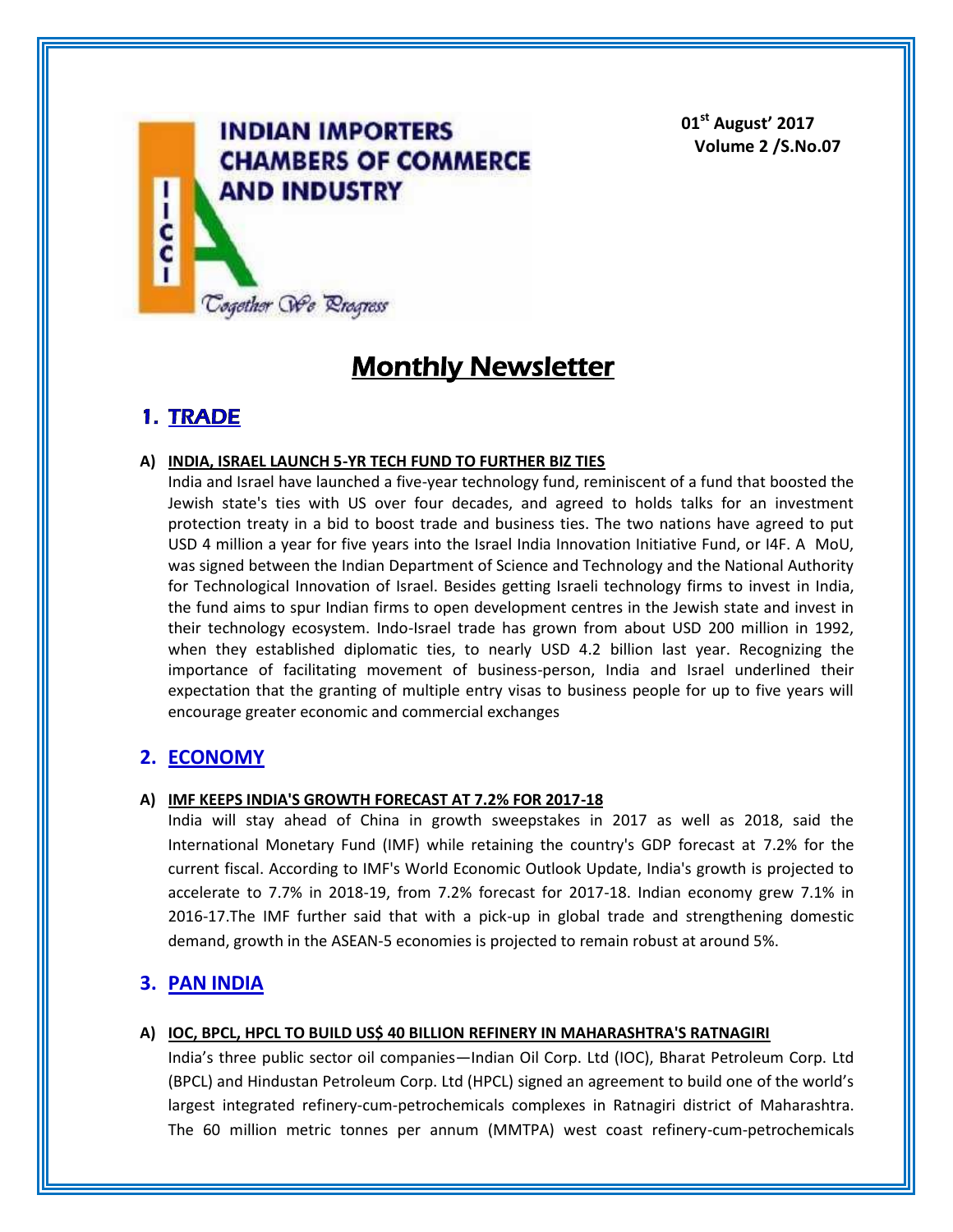complex will be built at an estimated cost of \$40 billion, and is expected to be commissioned by the year 2022. According to the statement, the refinery is designed to produce Euro-VI and abovegrade transportation fuels and will have in-built flexibility for processing a wide spectrum of light and heavy crude oil grades, utilizing various blending techniques.

#### **B) 22 STATES ABOLISH CHECK POSTS AFTER GST ROLLOUT**

As many as 22 states, including Delhi, West Bengal and Maharashtra, have abolished check posts after the implementation of the Goods and Services Tax (GST). Eight states, including Assam, Punjab, Himachal Pradesh, and some north-eastern states, are also in the process of abolishing check posts, a finance ministry statement said. State border check posts scrutinize material and location-based tax compliance, resulting in delays in delivery of goods and cause environment pollution as trucks queue up for clearance. One of the key objectives of the GST, which came into effect from July 1, was to make India a single market where goods and services can flow seamlessly. The other important states which have abolished the check post include Uttar Pradesh, Bihar, Haryana, Gujarat, Madhya Pradesh, Andhra Pradesh, Karnataka, Kerala and Tamil Nadu. With the abolition of check posts, the long queues often witnessed at state borders will not be seen.

#### **C) INDIA RANKS 23RD AMONG 165 NATIONS IN CYBER SECURITY INDEX**

India is ranked a high 23rd out of 165 nations in a global index that measures the commitment of nations across the world to cyber security. India is ranked 23rd on the index with a score of 0.683 and has been listed in the "maturing" category, which refers to 77 countries that have developed complex commitments to cyber security and engage in cyber security programmes and initiatives. The index has been topped by Singapore with a 0.925 score. According to the report about 38% of countries have a published cyber security strategy and an additional 12% of governments are in the process of developing one. The agency said more effort is needed in this critical area, particularly since it conveys that governments consider digital risks high priority. The top 10 most committed countries to cyber security are Singapore, United States, Malaysia, Oman, Estonia, Mauritius, Australia, Georgia, France and Canada. Russia is ranked 11th.

#### **D) INDIA TO OVERTAKE JAPAN IN STEEL PRODUCTION IN 2 YEARS"**

India would overtake the world's second largest steel producer Japan in the next couple of years and the country has targeted to produce 300 million ton of steel by 2025-30.India is currently producing 90 to 95 million ton of steel per annum against the world no.2 steel producer Japan, which produces around 103 million ton. The steel sector has started improving, and it contributes 1to 1.5% in the country's GDP.

**E) RS 19,000 CRORES INVESTED ON NATIONAL HIGHWAYS IN THE NORTH EAST**An investment of Rs.14,916 crore under the Special Accelerated Road Development Programme for North East (SARDP-NE) and Rs.4,095 crore under National Highway (Original) were made during the last two years for strengthening the road infrastructure in the north eastern region of the country. The roads under SARDP-NE were approved by the Cabinet Committee on Economic Affairs while the development of highways under NH (O) are taken up on the basis of inter-se priority, traffic volume and availability of funds.

#### **F) INDIA TOPS GROWTH RATE AMONG LEADING CAR MARKETS**

India is the only country among the top seven car markets to grow at a double-digit rate in the first five months of 2017. The world's fifth-largest market for passenger vehicles (cars, vans and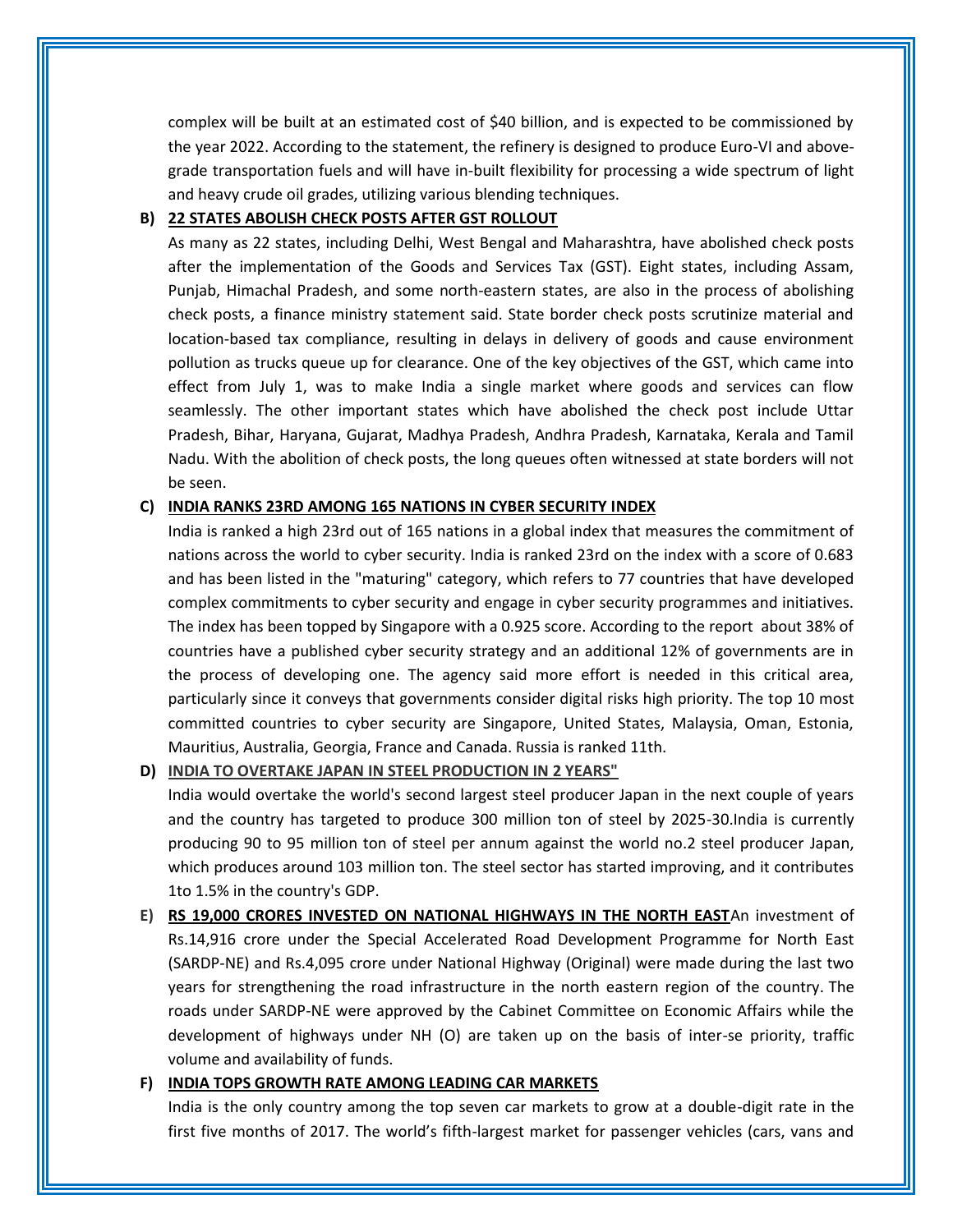utility vehicles) expanded by over 11 % over the year-ago period. This came when the top two markets - China and the US - saw a declining trend. The only market that came close to India's growth rate is Japan, the world's third-largest passenger vehicle (PV) market, which grew at 9%. China, the largest PV market, registered a decline of 2.59%, while the US's shrunk by 10%. The fourth-largest market, Germany, grew at less than 5 %. India, with sales of 1.33 million vehicles, is not much far from Germany's 1.45 million in volumes. India's 11.34% growth was led by companies like Maruti Suzuki, Hyundai, Honda, and Tata Motors. Three large car makers have announced plans to enter the Indian market since January this year. In January, French car maker PSA, which makes cars under the Peugeot brand, announced an India entry by joining hands with Hindustan Motors. Three months later, Korean car maker Kia said it would invest \$1.1 billion to set up a greenfield manufacturing unit in Andhra Pradesh, with a capacity to make 300,000 cars a year. Last month, Chinese car maker SAIC said it would use GM's now closed Halol plant to manufacture cars in India. Managing Director for Detroit-based automobile consultancy Urban Science in India, said the inadequate public transportation system in India was a major factor driving people to personal ownership. Top global brands like Volkswagen, Ford and Nissan are sitting on a low single-digit share. Maruti, Hyundai and M&M dominate the Indian market with a combined share of about 73%; the other dozen players have the rest. A number of these global brands are now exporting more vehicles from here than they sell in the local market.

# **4. GOVERNMENT IMPOSES 10% CUSTOMS DUTY ON CHARGERS AND ADAPTERS**

The government has imposed a 10% basic customs duty (BCD) on imported chargers and adapters, while exempting parts or raw material used for making these products out of the duty ambit. The move would create a duty differential in the current tax regime which was being offered pre-GST by imposing a countervailing duty of 12.5% on imports. The world's largest charger maker, Salcomp, is already making these products in India, and plans to expand its operations in the country with an additional investment of ¤30 million (Rs 220 crore) over the next year.

# **5. GLOBAL BUZZ**

#### **A) AIRBUS SELLS 140 PLANES WORTH \$23 BILLION TO CHINA**

Airbus has signed an agreement to sell 140 aircraft to China, in a deal worth almost \$23 billion at list prices. The agreement, signed during a visit by Chinese President Xi Jinping to Germany, is for 100 A320 family aircraft and 40 A350 planes. The planes will be purchased by stateowned China Aviation Supplies Holding Company, which will then allocate them to Chinese airlines. The A320 planes will be a mixture of the older CEO and the new NEO version with revamped engines, while the majority of the A350 orders are for the -900 model. The deal is flexible pending negotiations with the airlines. Enders said he expected up to 50% of the A320 family planes would come from the Airbus final assembly line in China. Enders also said the group was in talks with the Chinese over the A380 superjumbo, which has suffered slow sales.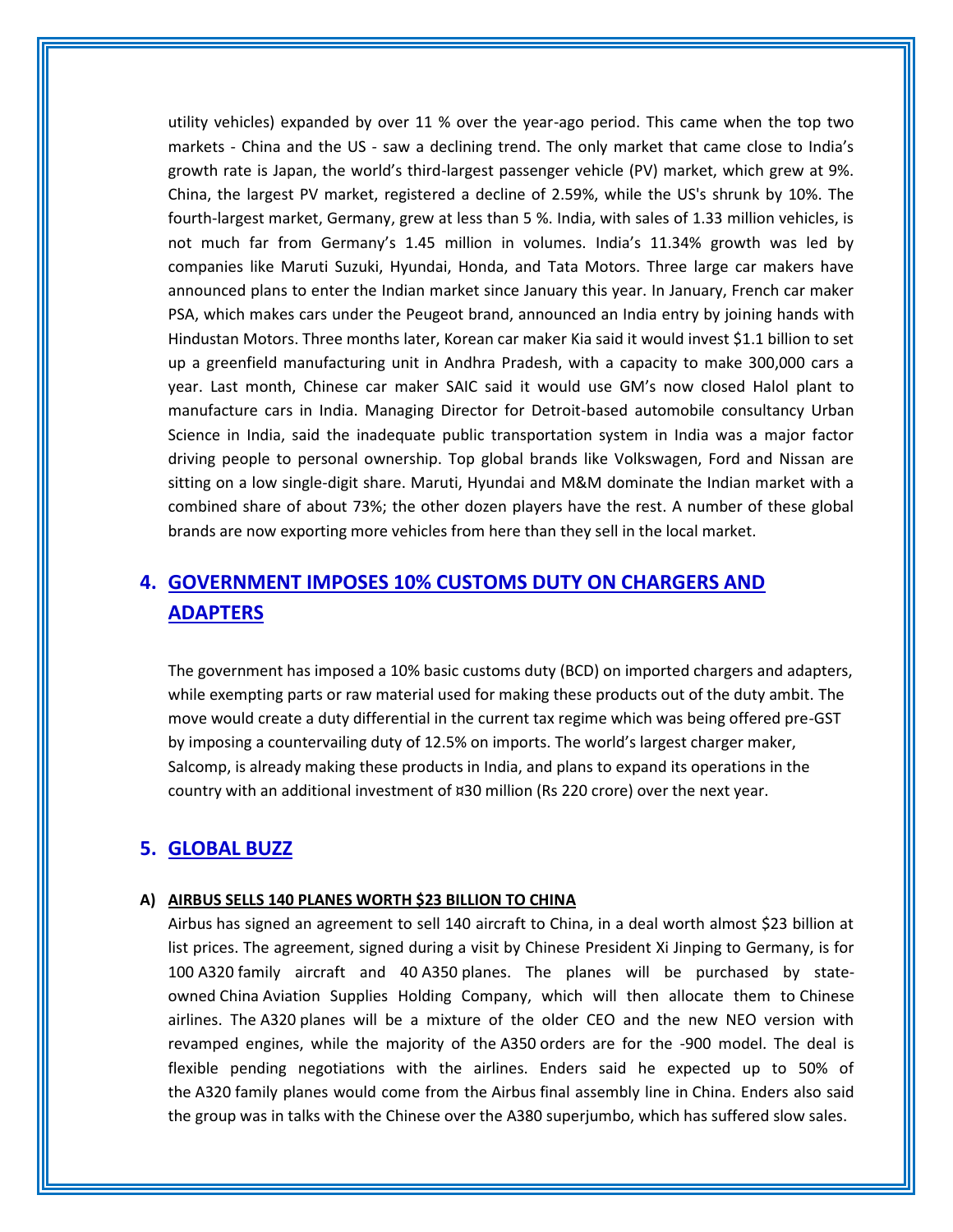#### **B) INDIA TO BECOME LARGEST MILK PRODUCER IN 2026**

India, projected to be the most populous country over the next decade, will be the world's largest milk producer by 2026 and will account for the biggest increase in wheat production globally, according to a report by the UN and OECD.

#### **C) VIETNAM EMERGES AS A BIG MILITARY EQUIPMENT MARKET**

Vietnam is considered by most global defence contractors as a market with great potential. The country's defence expenditure is increasing strongly and the government is determined to enter into strategic partnerships with new allies, which means its traditional reliance on Russia is gradually diminishing. Its list of military requirements, meanwhile, is long. Major Western defence firms are actively engaged in trying to break into Vietnam as part of strategies to enhance their presence in the Asia Pacific region. With the defence sectors in most of these countries estimated to grow over the coming decade, Vietnam will certainly remain a target market for companies looking to expand in the region. Vietnam regards its defence budget to be a state secret and rarely discloses information about how much military finance there is, or how it is allocated. However, some predictions can be made using as a baseline some of the occasional figures issued by the Ministry of Finance. Using this method, it can be assessed that Vietnam's 2017 defence expenditure will be about VND110 trillion (USD4.9 billion). It can be forecast that by 2021 Vietnam's defence budget will increase by about 23% to USD6 billion equating to yearly average increases of about 5.4%, which is slightly behind the forecast expansion in the country's economy during 2017-21. In recent years, Vietnam's defence budget has been allocated about 2.2% of national GDP, and this share is more or less likely to remain same in the near future unless the government recognizes rapidly mounting strategic threats. Such a situation would also lead to a further emphasis on military investment through the country's defence procurement budget. This received about 17% of the core defence expenditure in 2017: a proportion that is not likely to change much in the near term. In monetary terms, procurement spending is USD846 million in 2017 and is estimated to increase to about USD1 billion by 2021. Despite the fact that the VPA land force is the leading service, spending on army procurement is not expected to be prioritized by the government. This mirrors the country's commitment to secure offshore territory and assets, including energy, the land forces will be allocated, on average, about 24% of the annual procurement budget, with the air force and navy receiving about 40% and 33%, respectively.

#### **D) U.K.'S NEW £10 NOTE GETS A FRESH FACE: JANE AUSTEN**

Queen Elizabeth II is the only woman now pictured on currency in England and Wales. That is about to change. The Bank of England on Tuesday unveiled the final design for a 10-pound bank note bearing the likeness of the novelist Jane Austen, timed to mark the 200th anniversary of her death. (Unlike the United States, no bank notes are issued in England and Wales for less than a "fiver." Instead, the Royal Mint produces  $£1$  and  $£2$  coins; a 12-sided  $£1$  coin was introduced in March). The new £10 bills, set to enter circulation in September, are made from a thin plastic material designed to last longer than traditional paper notes, and able to withstand a washingmachine cycle.

#### **E) JAPAN SLAPS EMERGENCY TARIFFS ON IMPORTS OF FROZEN US BEEF**

Japan is slapping emergency tariffs of 50 per cent on imports of frozen U.S. beef after shipments surged. Under World Trade Organization rules, Japan can introduce such safeguard tariffs when imports rise more than 17% year-on-year in any given quarter. Beef imports have risen quickly as